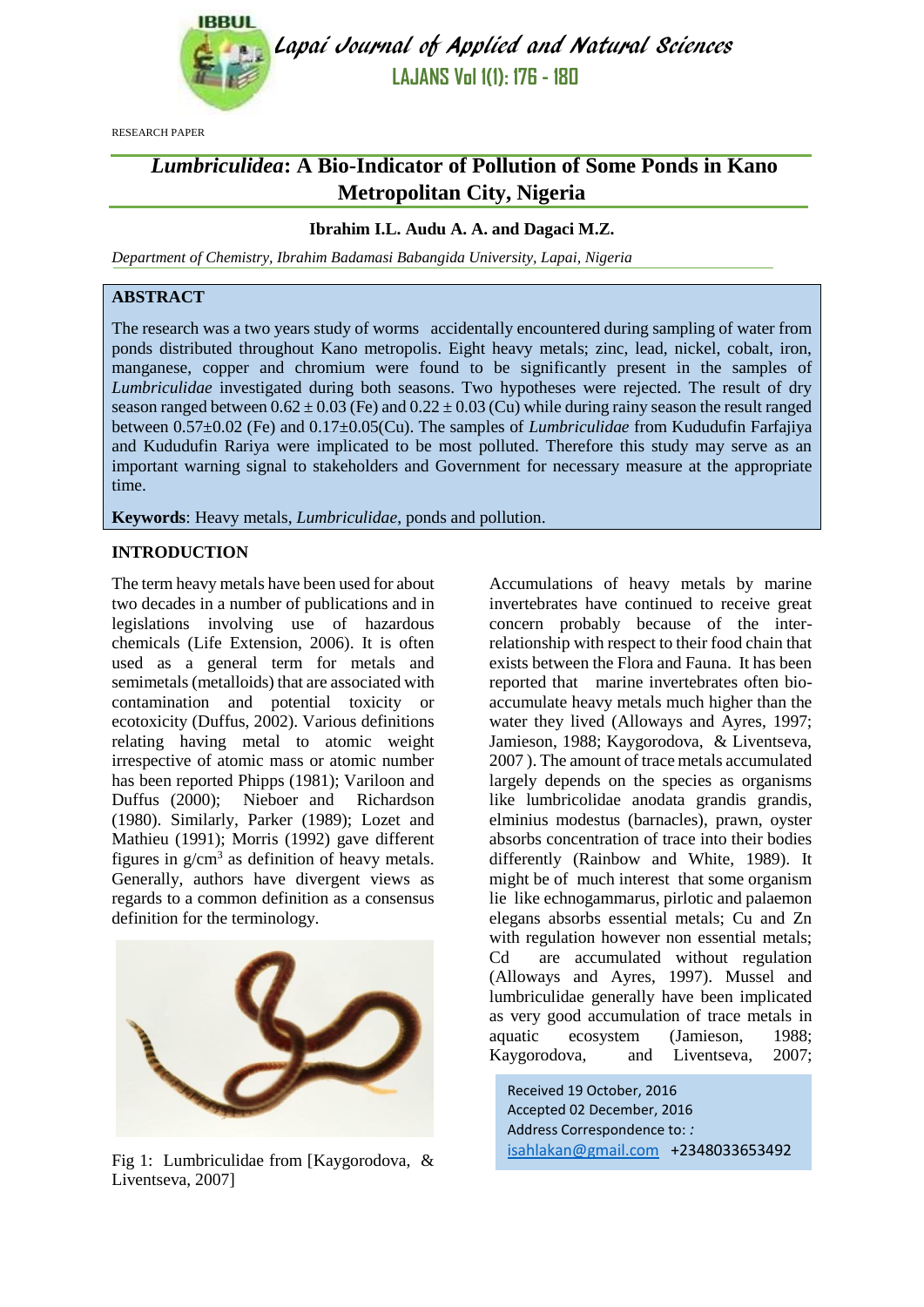Laucenstein, Robertson and O' Connor, 1990). This study is aimed at estimating levels of heavy metals in the samples of lumbriculidae with a view to serve as possible indicator of water pollution in the ponds studied.

#### **Design of Hypothesis**

HO1: There is no significant difference in the concentrations of heavy metals in the samples of lumbricolidae during dry season in Kano.

HO2: There is no significant difference in the concentrations of heavy metals in the samples of lumbricolidae during rainy seasons in Kano.

## **METHODOLOGY**

Trioxonitrate (V) acid  $(HNO<sub>3</sub>)$  (VII) acid HClO4. 2H20 Worm Digestion

The worms were brought into laboratory for identification by the specialist then dried at  $120^{\circ}$ C to a constant weight in an oven. 0.5 g of the sample was weighed on a watch glass and transferred into a conical flask and digested in  $80 \text{ cm}^3$  HNO<sub>3</sub> and 4 cm<sup>3</sup> HClO<sub>4</sub> using hot plate carefully and gradually until the entire sample dissolved. The sample was filtered into 100 cm<sup>3</sup>

volumetric flask and the solution was made up to the mark with distilled water and portions of these solutions were taken for the required metal determination and Samples were analysed with Alpha 4 Flame Atomic Spectrophotometer as described (Canli *et al.,* 1998).

#### **RESULTS DISCUSSION**

The analysis of the result shows variations with highly significant mean levels during dry and rainy seasons. The result of dry season ranged between  $0.62 \pm 0.03$  (Fe) and  $0.22 \pm 0.03$  (Cu) while during rainy season the result ranged between  $0.57\pm0.02$  (Fe) and  $0.17\pm0.05$ (Cu). The general difference between the dry and rainy season result could be ascribed to the fact that the rainy season result was lower than that of dry season because of the dilution factor of increased volume of rainfall which translate into more bouroghing activities of the worms. Similar reports of bioaccumulation of high concentration of heavy metals in aquatic lives are reported (Ademoroti, 1988 &1995, Munson, Palmer, and Forn, 1976, Canli *et al,* 1998, Woo, Yoke, and Wong, 1993, Weis and Weis, 1989 and Audu and Ibrahim,2009).

|                          | the<br>squares | Sum of Degree of<br>freedom<br>(df) | Mean of<br>the<br>squares | $F_{cal}$ | $F_{\text{crit}}$ | Significant<br>level |
|--------------------------|----------------|-------------------------------------|---------------------------|-----------|-------------------|----------------------|
| <b>Between</b><br>Groups | 0.171          | 6                                   | 0.02847                   |           |                   |                      |
| Within<br>Groups         | 0.08144        | 28                                  | 0.002909                  | 9.789*    | 2.44              | 0.0001               |
| Total                    | 0.252          | 34                                  |                           |           |                   |                      |

Table1: ANOVA comparison of mean of metal concentration in Kano Lumbricolidae during dry season.

\*- Significant at 0.05 level

The above table shows that there is significant difference in the means of the metal concentration in lumbricolidae samples during dry season. (F-cal =  $9.789 > F$ -crit = 2.44; df = 6, and 28; P<0.05). Therefore the null hypothesis:  $HO<sub>1</sub>$  which state that there is no significant difference in the concentrations of heavy metals in the lumbricolidae samples during dry season in Kano is rejected. Hence there is significant difference in the concentration of the metals in Kano lumbricolidae samples investigated during dry season and lumbricolidae samples from Kududufin Rariya were implicated to be most polluted. This might not be unrelated with fact that domestic wastes, Car wash, and the pond proximity to the burial ground.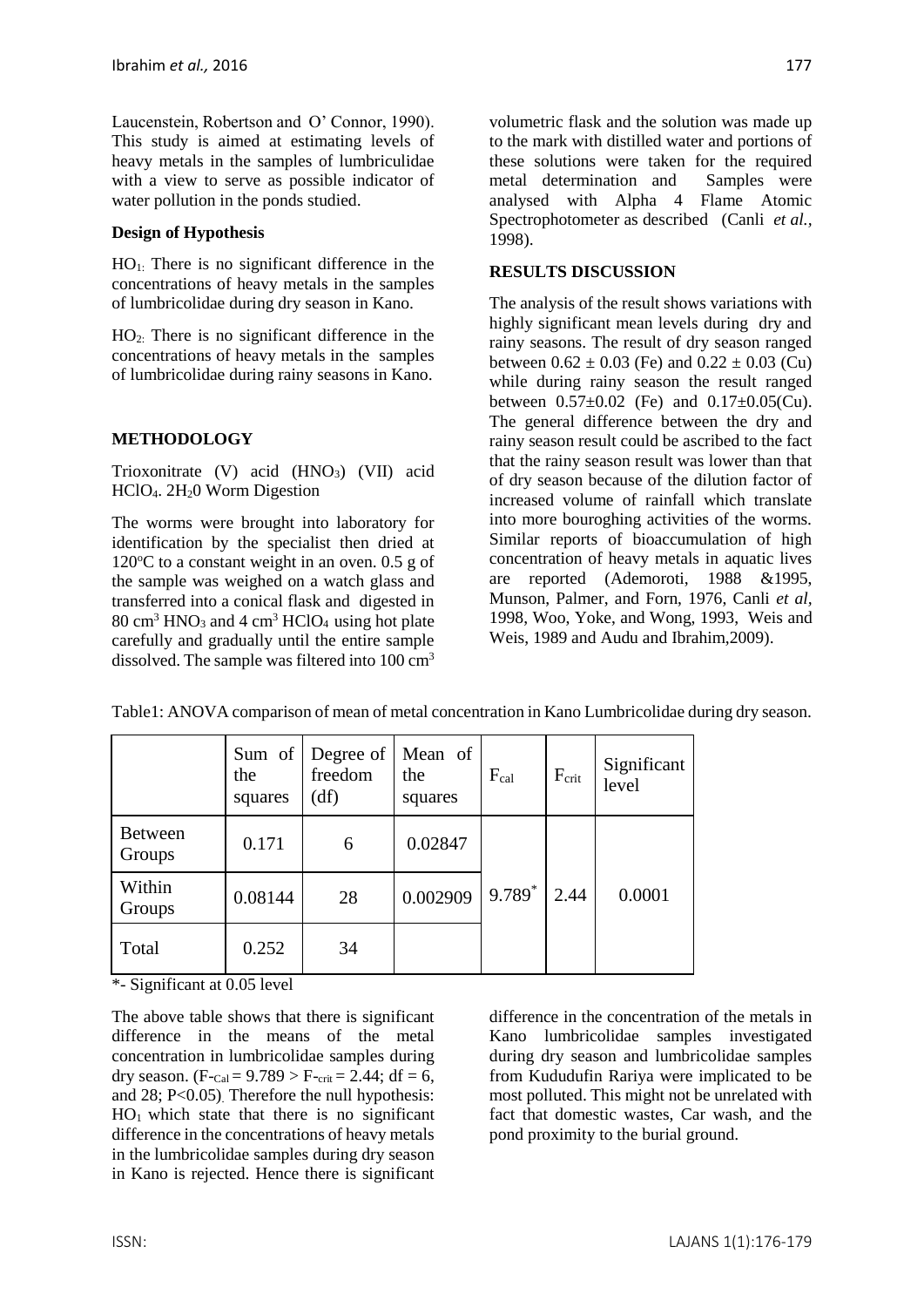|                          | of<br>Sum<br>the<br>squares | Degree of<br>freedom<br>(df) | Mean<br>of<br>the<br>squares | $F_{cal}$ | $F_{\text{crit}}$ | Significant<br>level |
|--------------------------|-----------------------------|------------------------------|------------------------------|-----------|-------------------|----------------------|
| <b>Between</b><br>Groups | 0.194                       | 8                            | 0.02424                      | 9.373*    | 2.18              | 0.0001               |
| Within<br>Groups         | 0.09308                     | 36                           | 0.02586                      |           |                   |                      |
| Total                    | 0.287                       | 44                           |                              |           |                   |                      |

Table 2: ANOVA comparison of mean of metal concentration in Kano Lumbricolidae during rainy season.

\*- Significant at 0.05 level

The table above shows that there is significant difference in the means of the metal concentration in Kano lumbricolidae samples investigated during rainy season.  $(F_{\text{Cal}} = 9.373)$  $>$  F-crit = 2.18; df = 8, and 36; P<0.05). Therefore the null hypothesis:  $HO<sub>2</sub>$ : which states that there is no significant difference in the concentrations of heavy metals in the lumbricolidae samples investigated during rainy season in Kano is rejected. Hence there is significant difference in the concentration of the metals in Kano lumbricolidae samples investigated during rainy season. Consequently lumbricolidae samples from Kududufin Farfajiya were implicated to be most polluted. This might not be unrelated with fact that domestic wastes, the pond proximity to the burial ground.

## **Conclusion**

Based on this study, the ponds; Kududufin Farfajiya and Kududufin Rariya are indicted to be polluted. The levels of pollution might have been due to all forms of wastes; domestic, industrial and other types of waste chemicals products. This study therefore may serve as an important warning signal to stakeholders and government for necessary action.

# **REFERENCES**

(APHA). (1985) .American Public Health Association. American Water Works Association (AWWA) and Water Pollution Control Federation (WPCF) Standard methods for the examination of water and wastewater. Port city press Baltimore Maryland  $16<sup>th</sup>$  Ed. 41:41.

- Alloway, B. J. & Ayres, D.C. (1997). *Chemical Principles of Environmental Pollute*. Blackie Academic and professional. 2<sup>nd</sup> ed. London, SEI 811N U.K.
- ASTM (2004). American Society for Testing and Materials. International West Conshohocken PA 19428—2959, Section 11 water and environmental Technology, vol II 01.
- Canli, M., Ay, O. and Kalay, M. (1998). Levels of heavy metals (Cd, Pb, Cu, Cr and Ni) in tissue of *Cyprinus carpio, Barbus capito* and *chondrostoma regum* from the Seyhan River Turkey. *Tr. J. Zoology.* 22:149 – 157.
- Duffus, J.H. (2002). Heavy metals a meaningless term? IUPAC Technical Report. *Pure and Applied Chemistry,* 74(5): 793- 807.
- Jamieson, B. G. M. (1988). "On the phylogeny and higher classification of the *Oligochaeta". [Cladistics.](https://en.wikipedia.org/wiki/Cladistics_%28journal%29)* **4** (4): 367–401. [doi](https://en.wikipedia.org/wiki/Digital_object_identifier)[:10.1111/j.1096-0031.1988.tb00520.x](https://dx.doi.org/10.1111%2Fj.1096-0031.1988.tb00520.x)
- Kaygorodova, I.A., & Liventseva, V.G. (2007). A test of monophyly of the genus Rhynchelmis Hoffmeister, 1843 *(Oligochaeta, Lumbriculidae):* Morphology based phylogeny.